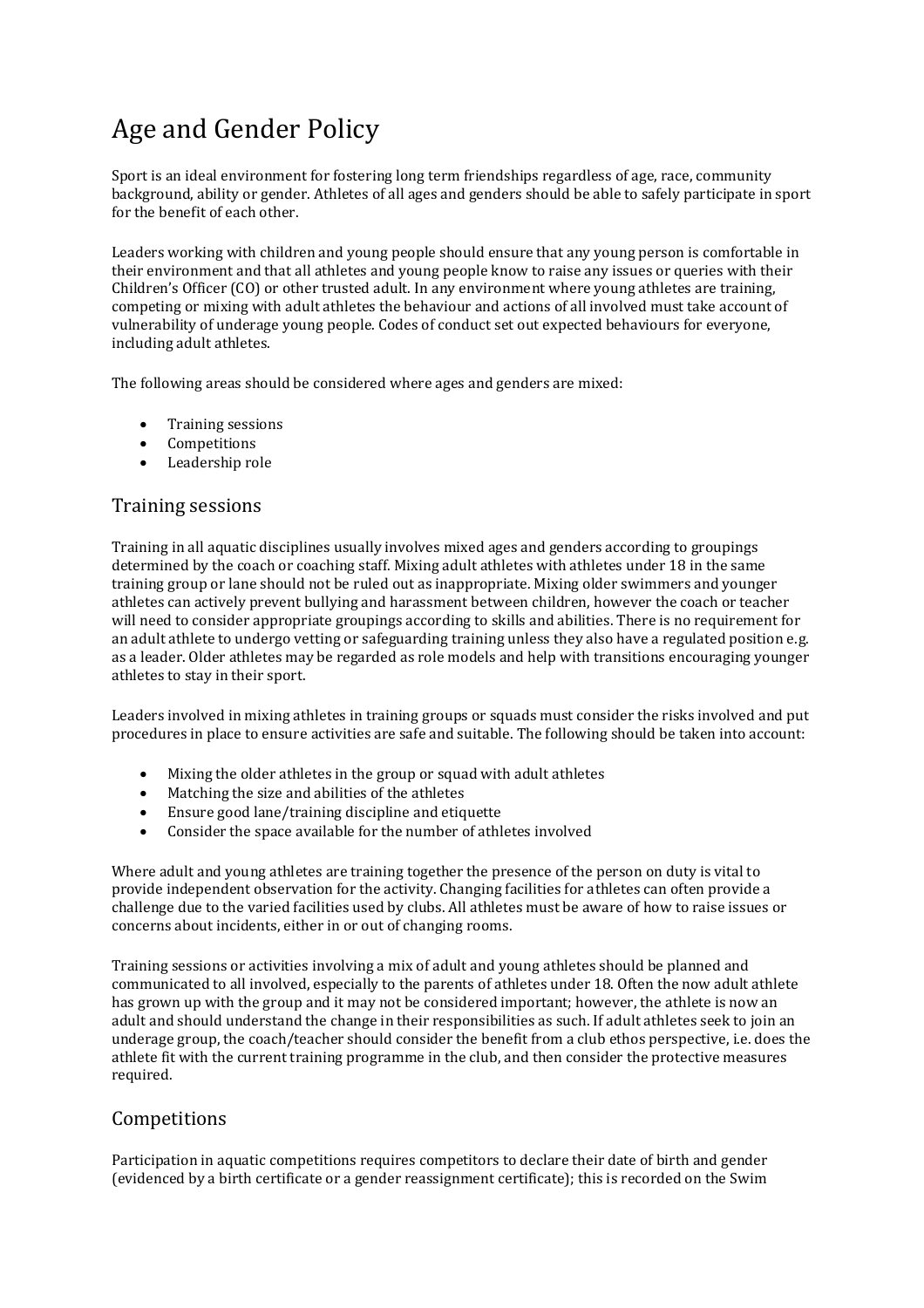Ireland membership system. Swimming and diving competitions are governed by qualification times and age/gender. Water polo competitions may involve mixed ages and genders; this requires consideration to determine the appropriate level at which young people can compete.

The Long-Term Athlete Development (LTAD) pathway is based on the physiological, psychological and emotional development according to the age of an athlete as well as their skills development within the sport. Playing athletes 'up' can be detrimental to their overall development, increasing the likelihood of burnout, injury, poor mental health and the subsequent long-term retention of young people in sport. Any decision to play a player up an age band must be in the best interests of the player, and not to satisfy the needs of the coach or the parent.

Where relevant the governing body will set acceptable age bands for competition. These will be available for all athletes for consideration prior to any competition or selection. For team events e.g. water polo, the ages for playing within domestic competitions and leagues will be set by the National Water Polo Committee according to the best interests of the players and the development of the sport.

# Teaching/Coaching qualifications

Young people from 15 years old can train to become a qualified coach or teacher. A coach or teacher has defined responsibilities for the group they are in charge of, whether this is a group of young people or adults. There may be a mixture of ages and genders when working in a teaching or coaching environment and therefore adherence to the code of conduct is vital.

Young people who obtain a Level 1 Teaching or Coaching qualification must be provided with a level of support and mentorship to carry out their role. The Level 1 qualification does not allow unsupervised teaching or coaching.

Young people who obtain a Level 2 Teaching or Coaching qualification will have shown they are able to cope with the responsibility of the role by passing the qualification.

Any newly qualified Teacher or Coach should expect a level of support whilst they gain the experience to be fully comfortable in the role. Clubs should be aware of this and provide adequate support whilst also ensuring the codes of conduct apply to all teachers and coaches.

### Helpful links with other policies considering age and gender

There are other significant roles in Swim Ireland, regions and in clubs that are important for safeguarding the well-being of young people. The responsibilities of these roles are detailed in their respective training or qualification programmes and each role must abide by the compliancy requirements in Swim Ireland and the relevant codes of conduct.

Roles with importance to young people:

There are some situations that should be avoided when considering the age and gender of young people more specifically detailed in other policies:

Away trip Policy

Adults and young people should not share rooms; there are exceptions e.g. where a parent shares with their own child.

Leaders are not permitted to share a room with athletes.

Travelling Policy